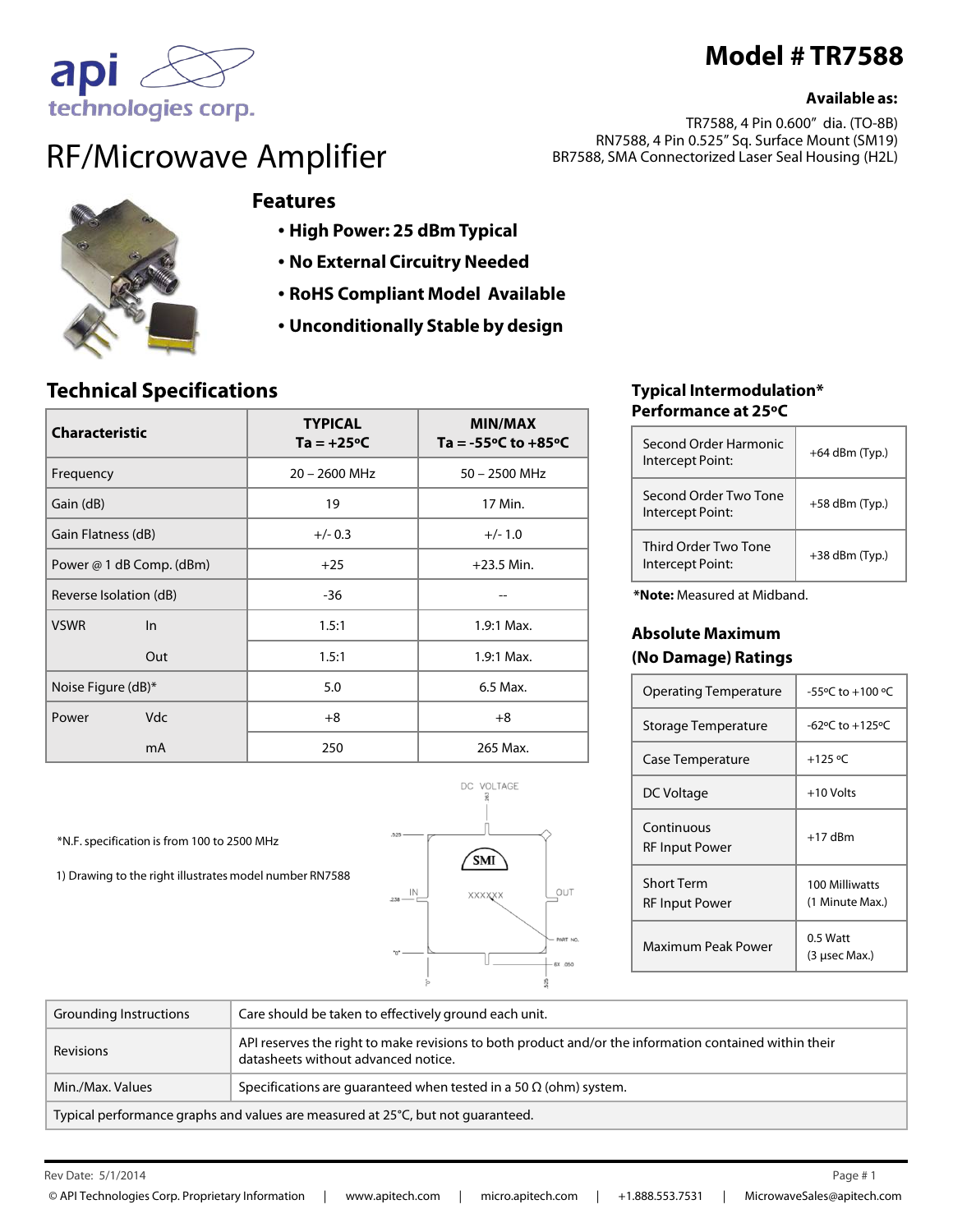# **Model # TR7588**





## **Typical Performance Graphs**

Rev Date: 10/5/2015 Page # 2

© API Technologies Corp. Proprietary Information | www.apitech.com | micro.apitech.com | +1.888.553.7531 | MicrowaveSales@apitech.com